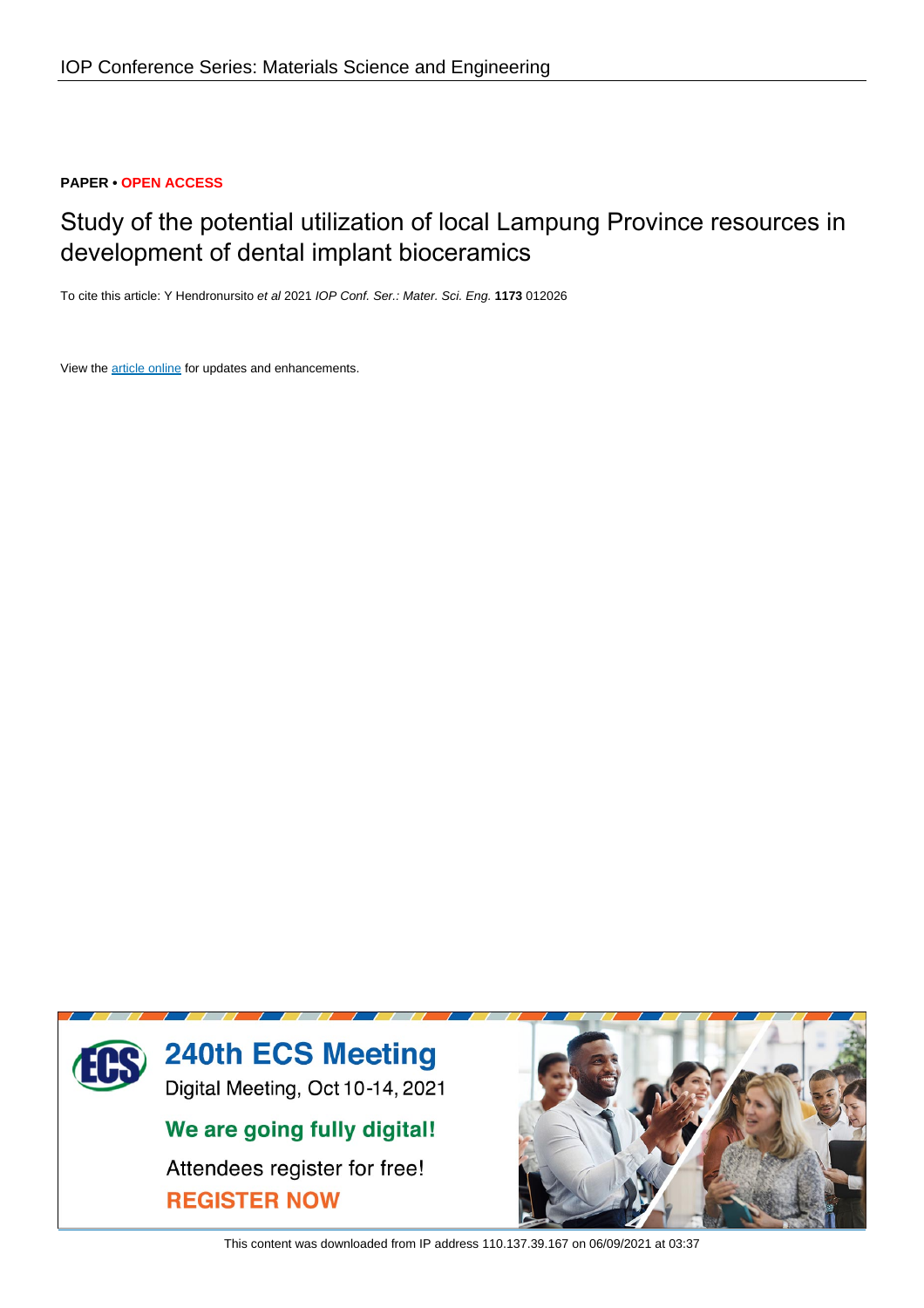IOP Conf. Series: Materials Science and Engineering 1173 (2021) 012026

## **Study of the potential utilization of local Lampung Province resources in development of dental implant bioceramics**

**Y Hendronursito1,2, I Sukmana2,\* , A Y E Risano<sup>2</sup>**

<sup>1</sup> Research Unit of Mineral Processing – Indonesian Institute of Sciences Jl. Ir. Sutami Km. 15 Tanjung Bintang, Lampung Selatan, Indonesia – 35361 <sup>2</sup> Mechanical Engineering Department, Engineering Faculty, University of Lampung Jl. Prof. Soemantri Brojonegoro No.1 Bandar Lampung 35143Telp/Fax. 0721-704947

\* E-mail: irza.sukmana@eng.unila.ac.id

**Abstract**. The increasing of dental implants needs to be supported by local materials' development as a form of independence for a nation. With its rich natural resources, Indonesia has the potential to be used as a dental implant material. Dental implant materials can be in bioceramic materials consisting of bioactive, bioresorbable, and bioinert. One of the bioactive materials of concern today is glass-ceramics from basalt rock. Meanwhile, the hydroxyapatite material sourced from limestone is the most widely used bioresorbable type. These materials, basalt, and limestone are very much found in Indonesia, including Lampung Province. However, the use of these two materials as bioceramic materials is still very little. Several methods of treating basalt as glass-ceramics and limestone as Hydroxyapatite are described in this article review. The utilization of local potential as a source of dental implant material will provide support for the independence of a nation in the welfare of its people.

**Keywords:** bioceramics, basal rock, glass-ceramics, dental implant

#### **1. Introduction**

The need for dental implants to replace missing teeth and improve tooth structure to support craniofacial reconstruction and orthodontic treatment is increasing. Three main types of synthetic biomaterials for dental implants are ceramics and carbon, metals and alloys, and polymer [1]. Metal and alloy materials are the primary choices because of their high strength. However, in its use, artificial bone made of metal needs careful attention. Corrosion, biofilm development, and hypersensitivity reactions are the most significant risk factor for metallic materials. However, titanium and its alloys are still widely used in osseointegration dental implants. There are still many confirmed cases of titanium hypersensitivity reactions [2].

Therefore, nowadays, medical devices made of metal have switched to ceramic or polymer materials because of the many innovations and excellent biocompatibility of these materials [3]. Bioceramics has been a lot conducted research and clinical professionalism of teeth with new and exciting substances for more than two decades. Various bioceramic formulations have been understood because of the chemical similarity to human bone. Bioceramics are often used as coating materials to improve the

Content from this work may be used under the terms of theCreative Commons Attribution 3.0 licence. Any further distribution of this work must maintain attribution to the author(s) and the title of the work, journal citation and DOI. Published under licence by IOP Publishing Ltd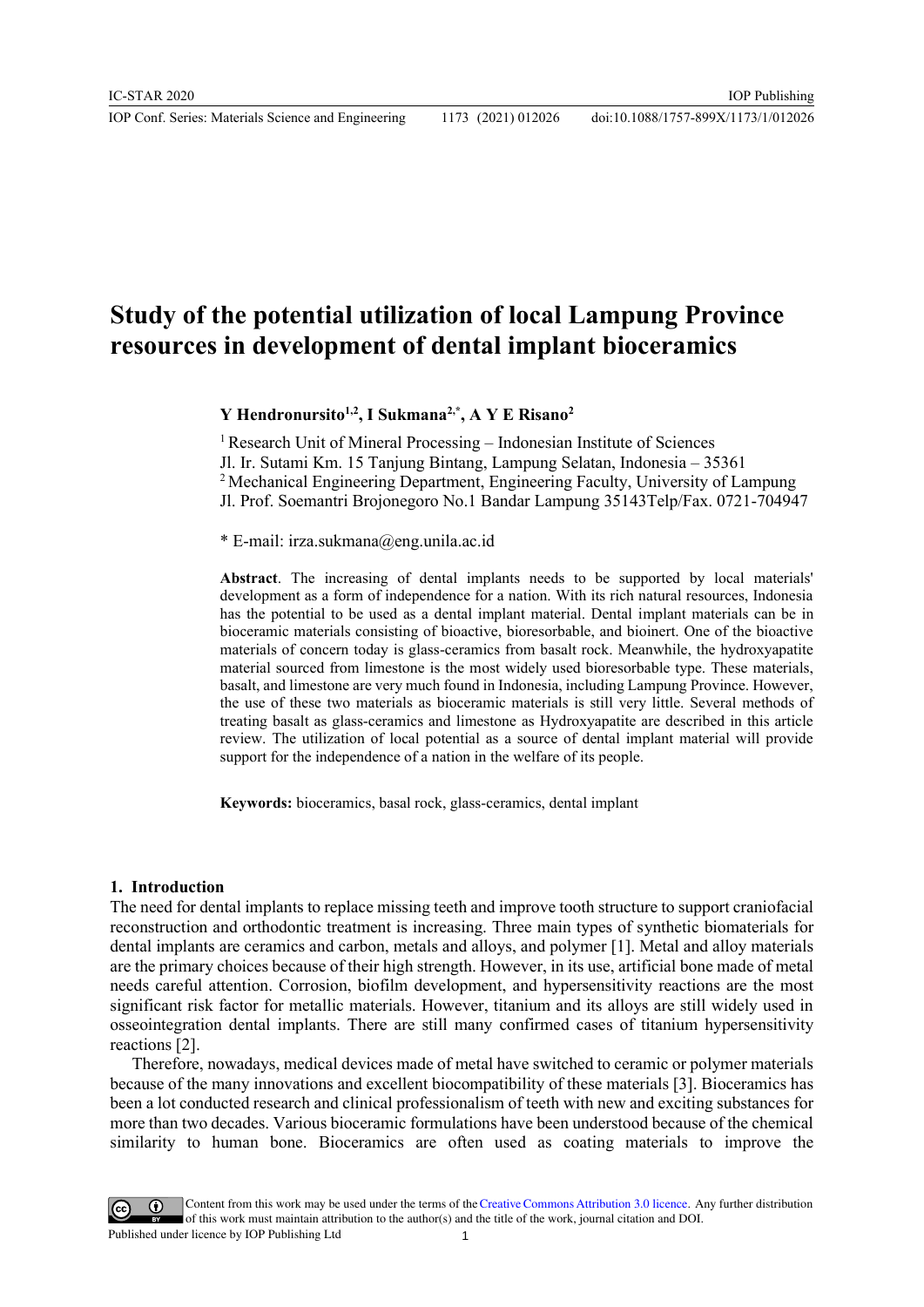| IC-STAR 2020                                        |                    | <b>IOP</b> Publishing               |
|-----------------------------------------------------|--------------------|-------------------------------------|
| IOP Conf. Series: Materials Science and Engineering | 1173 (2021) 012026 | doi:10.1088/1757-899X/1173/1/012026 |

biocompatibility of metal implants. Serve as a resorbable lattice to rebuild the replaced tissue. Bioceramics have good thermal and chemical stability, wear-resistance, and high strength [4].

Bioceramics are non-toxic and durable materials. It can interact with the surrounding tissue, are biodegradable, dissolve, or resorbable. Sugar and protein can bind with ceramics. For example, Blood vessels can penetrate some ceramic prosthetics and bone materials, eventually replacing them. Bioceramics is a unique biomedical material.

#### *1.1. History of bioceramics development*

The first bioceramics research was carried out, namely the "Paris" plaster (CaSO4, H2O). This plaster was first used to repair bone damage in 1892, which Dressman published. Furthermore, in 1920 the use of tricalcium phosphate was successfully used. The development of bioceramic materials began in the 1960s with Hulbert's work. It continued to be developed until the 1970s and 1980s [5]. In 1977 a study was carried out regarding the very low coefficient of friction between zirconia and alumina. History shows that 400 thousand hip joint femoral heads made of zirconia have been used from 1985 to 2001. The use of bioceramic materials in dental implants is classified as shown in Figure 1 [6].



**Figure 1.** Classification of bioceramics according to their bioactivity [6]

There are four types of body response to the implanted matter, which allow the attachment of the material to the muscles: (a). bioinert (alumina dental implant); (b). bioactive (hydroxyapatite); (c). surface-active (bioglass); and (d). bioresorbable (tri-calcium phosphate/  $Ca_3(PO_4)_2$ ). The main groups of bioceramics are divided according to the tissue reaction to the implant surface. Bioactive materials include bioglass and glass ceramics. Bioresorbable materials such as calcium phosphate and hydroxyapatite (HAp). Bioinert include alumina, zirconia, and carbon.

Bioinert has a high level of stability in vivo, high mechanical properties, and when implanted in living bone tissue, the material fuses according to the osteogenetic contact pattern. Bioactive ceramic is osteoconduction and can bind chemically with living bone. In general, the mechanical strength of bioactive ceramics is lower than that of bioinert ceramics [7]. Meanwhile, bioresorbable is a ceramic material that can degrade when it is replaced by regenerating tissue [8].

Several types of bioactive and glass-ceramics have been developed. Glass-ceramics with different functions, such as superior mechanical properties and quick setting capabilities. Glass which is the most widely used research in the implant field, is mainly based on silica  $(SiO<sub>2</sub>)$  which may contain several other critical phases. The use of silicate ceramics (SiO<sub>2</sub> – Na<sub>2</sub>O – CaO) with a silica content of 65% or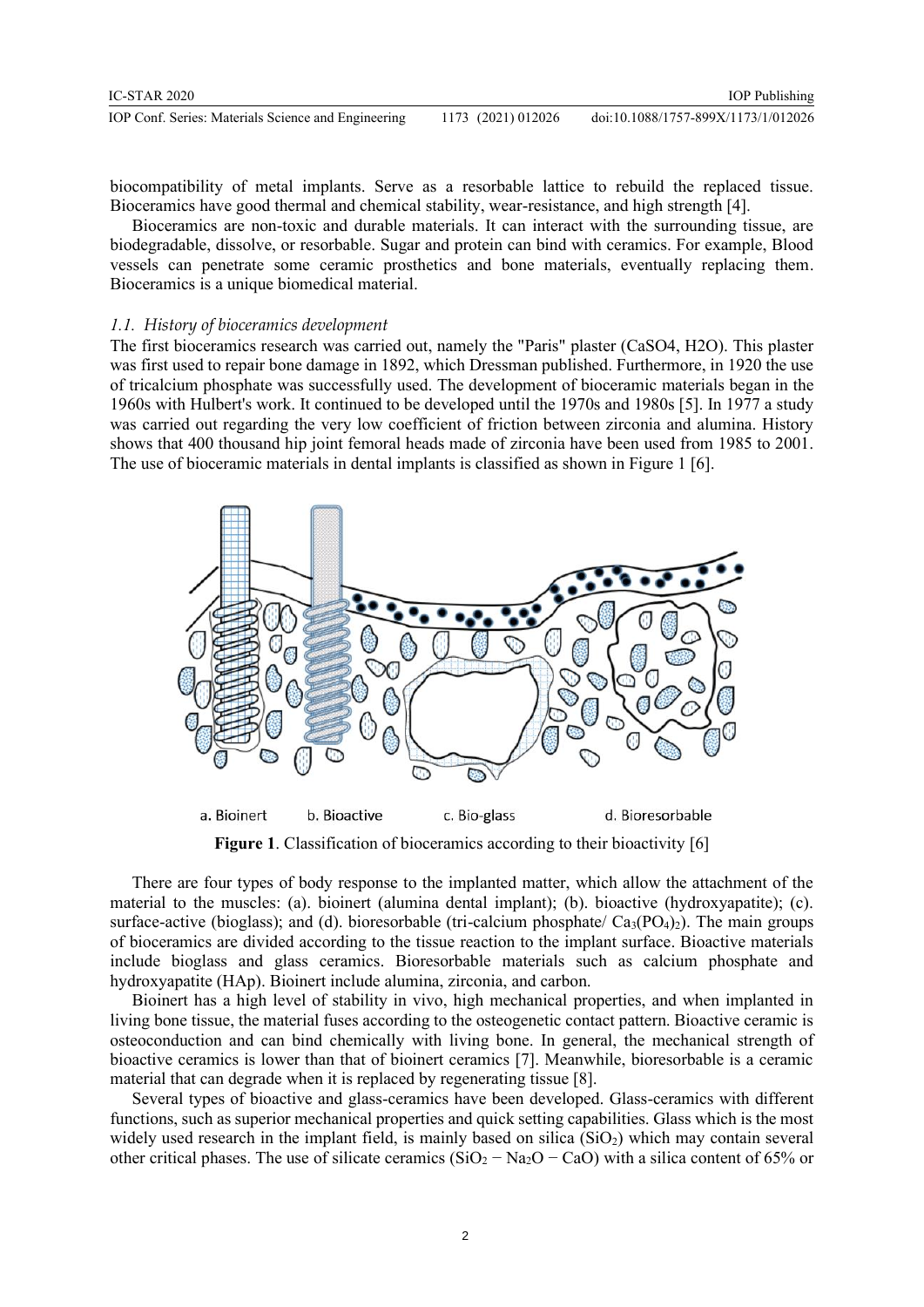more. Bioglass  $45S5$  with a composition of  $45\%$  SiO<sub>2</sub>,  $24.5\%$  CaO,  $24.5\%$  NaO has been used since 1971 but is brittle and brittle. The addition of 6% P2O5 provides a high strength increase.

Produced glass-ceramics named AW glass-ceramics were reported. These glass-ceramics were containing oxy-fluor-apatite  $Ca_{10}(PO_4)_{6}$  (OH, F<sub>2</sub>) and wollastonite (CaO.SiO<sub>2</sub>) in a MgO-CaO-SiO<sub>2</sub> glass matrix [9]. These glass ceramics spontaneously bind to living bones without the formation of surrounding fibrous tissue. The development of machine-capable bioactive glass with appetite and phlogopite phases has been carried out. Used clinically as a vertebra makean [6].

#### *1.2. Basalt as Glass-Ceramics Material*

In the early 1980s, glass-ceramics from basalt rock were developed. The method of forming glassceramics from basalt rock was patented since 1977. It is described as making glass-ceramic from basalt rock melted and enriched with CaO, MgO, and SiO<sub>2</sub> to reach a specific ratio. The melted basalt is then cooled and thermally forms rigid glass-ceramics crystals. Other studies studying the effects of basalt on the bodies of living things have also been reviewed. They experimented on the development of asbestos and basalts fiber on mice for six months [10]. In the case of using asbestos fiber in mice, one-third of the mice died, and at a dose of 2.7 g/kg of asbestos, all mice died. In the case of basalt fiber, all mice survived at doses up to 10 g/kg. Likewise, the experiment explained in his investigation that basalt showed a reaction that was not harmful to the human body [11].

Local basalt material from Mount Kopaonik as a glass-ceramic material was done. The phenomenon of glass crystallization formation was studied using X-ray (X-RD) phase analysis, optical microscopy, and several other techniques. In this study, heat treatment experiments were carried out and their influence in controlling the microstructure and properties of the product. The heat treatment used is by melting the basalt rock in a ladle over a temperature range of  $1,250 - 1,300$  °C. Crystallization by reheating at 950, 1,000, and 1,050 °C for 3 to 8 hours. The results of the phase formation observations obtained Diopside CaMg  $(SiO<sub>3</sub>)<sub>2</sub>$  and Hypersthene ((Mg, Fe,)  $SiO<sub>3</sub>$ ) as crystalline phases. The size of the crystals formed ranged from 8 to 480 μm. Microhardness from 6.5 to 7.5, compressive strength between 2,000 - 6,300 kg/cm2 and wear resistance between 0.1 to 0.2 g/cm<sup>2</sup> [12].

Due to its tough nature and good biocompatibility, glass ceramics from basalt rock are being developed. In its use, it is often made in powder form and used as a coating or as a reinforcing filler in bioceramic composites. Glass-ceramic made from basalt rock with heat treatment in various temperatures of 800, 900, and 1,000 °C for 60, 120, 180, and 240 minutes [13]. Glass-ceramics is used as a coating material for AISI 1040 using the plasma spray technique. The use of the plasma spray method aims to form crystalline oxide-based ceramics suitable for glass formation. The formation of amorphous glass structures is required to make glass-ceramic before crystallization heat treatment. From the DSC test, it is known that the glass transition temperature (Tg) is in an endothermic condition of around 804 oC and two exothermic peaks at 841  $^{\circ}$ C and 880  $^{\circ}$ C indicate crystal formation. The appearance of two crystallization peaks on the DSC curve implies that are two different crystal phases were formed during the heat treatment. From the XRD test, it was found that the heat treatment was 800, 900, and 1,000 °C for 2 hours to form a crystalline phase of augite  $[(CaFeMg) - SiO<sub>3</sub>]$ , aluminian-diopside  $[Ca(Mg,Al) (Si,Al)_2O_6]$ , and diopside  $[Ca(Mg_{0.15}Fe_{0.85}) (SiO_3)_2]$ . This diopside-augite phase provides superior wear resistance and chemical resistance. The presence of Fe oxidation explained the glassceramics made of basalt rocks do not require a nucleant agent. Fe oxidized to  $Fe<sub>3</sub>O<sub>4</sub>$ , which acts as a nucleating agent and a site for crystal growth. The X-Ray Defragment analysis showed that the higher the crystallization temperature caused, the higher the diopside-augite peak. The heat treatment temperature leads to the formation of a large number of crystal phases in the glass.

The use of glass-ceramic basalt as a reinforcing filler in HAp composites against the possible dangers of use in the human body has been carried out in several studies on the safety and resistance of the body to implanted artificial materials. Even the use of basalt in the medical world has been widely used as a traded material. Service-disabled veteran-owned small business (SDVOSB) produces advanced materials. One of which is basalt. States that basalt products do not cause toxic reactions to water or air are not flammable and explosive. When in contact with chemicals, basalt does not produce chemical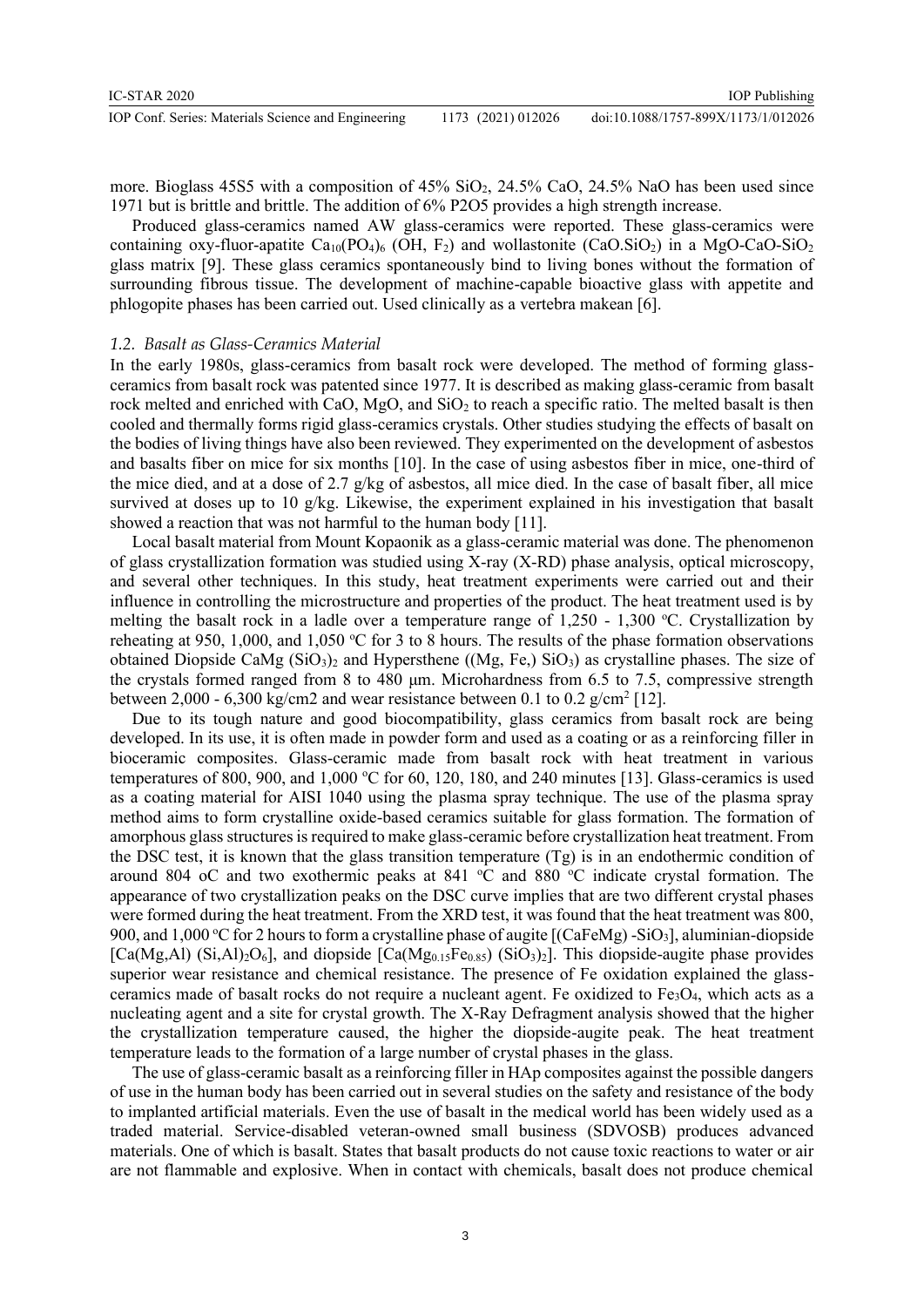reactions that can damage health and the environment [14]. The physical and chemical stability of powdered basalt (BS) to the biological environment is complete. In this research, composites from HAp powder add 5 and 10% wt of basalt to HAp are safe. The powder is then stirred and pressed, and then the sintering process is carried out. The selected sintering temperatures are 700, 900, and 1,200  $^{\circ}$ C.

The biological liquid environment was 0.9% NaCl solution at pH 6.7; Ringer's solution (NaCl; and KCl; and CaCl<sub>2</sub>); Ringer – Locke's solution (NaCl; NaHCO<sub>3</sub>CaCl<sub>2</sub>; KCl; and glucose). By increasing the BS content by up to 10% and the anneal temperature to 900 °C, the X-phase lines which are part of the BS become clearer. The interaction of the HAp composite system with 5 and 10% BS was almost the same. It has been shown that the  $HAp + 10\%$  BS at sinter temperature 900 oC composite system is a promising material for reconstructive surgery, given its strength properties. The hardness of 0.86 GPa Hv; modulus of elasticity 23.7 GPa, close to natural bone properties. From these studies, that BS is safe for the living environment of organisms [15]. The research about physical and mechanical tests of basalt powder reinforced HAp composites showed that the addition of 5% and 10% basalt powder as a filler increased the physical and mechanical properties of HAp products. At low temperatures, the β-TCP phase is formed. The β-TCP phase builder is considered to be more biocompatible than the α-TCP phase. The possibility of adjusting the HAP - β-TCP ratio is very promising for producing materials with bioresorbing properties. The highest compressive strength that the HAp-BS composite can accept was obtained from the addition of 5% basalt to HAp, while 10% basalt strength decreased [16]. The manufacture and development of glass-ceramic materials from raw materials can improve mechanical and physical properties. Besides, this method is a significant segment of the story of the modern world [15,16].

## *1.3. Hydroxiapatite (HAp)*

This time, significant progress has been made in the use of dental implants to replace missing teeth and damage. Calcium phosphate-associated hydroxyapatite (HAp) is the primary inorganic material in human teeth. The natural components of teeth have a comparable chemical composition and HAp properties. HAp has the potential to be used for many dental applications due to its high biocompatibility.

Hydroxyapatite (HAp) with the chemical formula  $Ca_{10}(PO_4)_6(OH)_2$  is a mineral that occurs naturally in the inorganic components of human bones and teeth [17]. The constituent elements of HAp are mainly calcium and phosphorus, with the stoichiometric ratio of calcium to phosphorus is 1.667. In the synthesis of HAp, a sufficiently high source of calcium is required. Several materials can be used to make HAp, such as beef bone [18], eggshell [19], shells [20], limestone [21], and others. Of the several main ingredients, limestone is the largest source of calcium. Limestone is an inorganic mineral with calcium as the main constituent. The calcium carbonate  $(CaCO<sub>3</sub>)$  content in limestone is around 95%. Calcium is obtained by purifying calcium carbonate. Therefore, limestone has many direct applications in various applications such as clinical, medical, biomaterial development and is suitable as a material in the manufacture of HAp. The structure of HAp consists of calcium, phosphorus, and hydroxyl ions  $Ca<sub>10</sub>(PO<sub>4</sub>)<sub>6</sub>(OH)<sub>2</sub>$ . It's often used as a substitute for bone mineral and dental tissue because of the chemical content that it has in common so that HAp can bind chemically with human bones and teeth [22]. About 65% of the mineral fraction in human bones consists of hydroxyapatite. HAp has been widely used to repair, fill, augment, and reconstruct damaged bone and tooth tissue as well as soft tissue [23].

Pure HAP cannot be used as an implant in load-bearing applications because of its highly brittle nature. Metal implants must also be coated to obtain biocompatibility properties with the local tissue environment. Therefore, coating metal surfaces with biocompatible materials such as HAp in dentistry is very promising. Many studies are carried out about the HAP coating of substantially load-bearing implants.A screw implant used in the maxillary anterior and posterior mandibula with a depth of more than 10 mm is recommended with HAp resurfacing. HAp coating is also recommended for the less dense cortical layer and spongiosis. HAp-coated cylindrical implants are recommended in the posterior maxilla or where the cortical layer is skinny with low density [24]. HAP coating on metal surfaces offers advantages in mechanical properties; it does not affect the load-bearing capacity due to the low density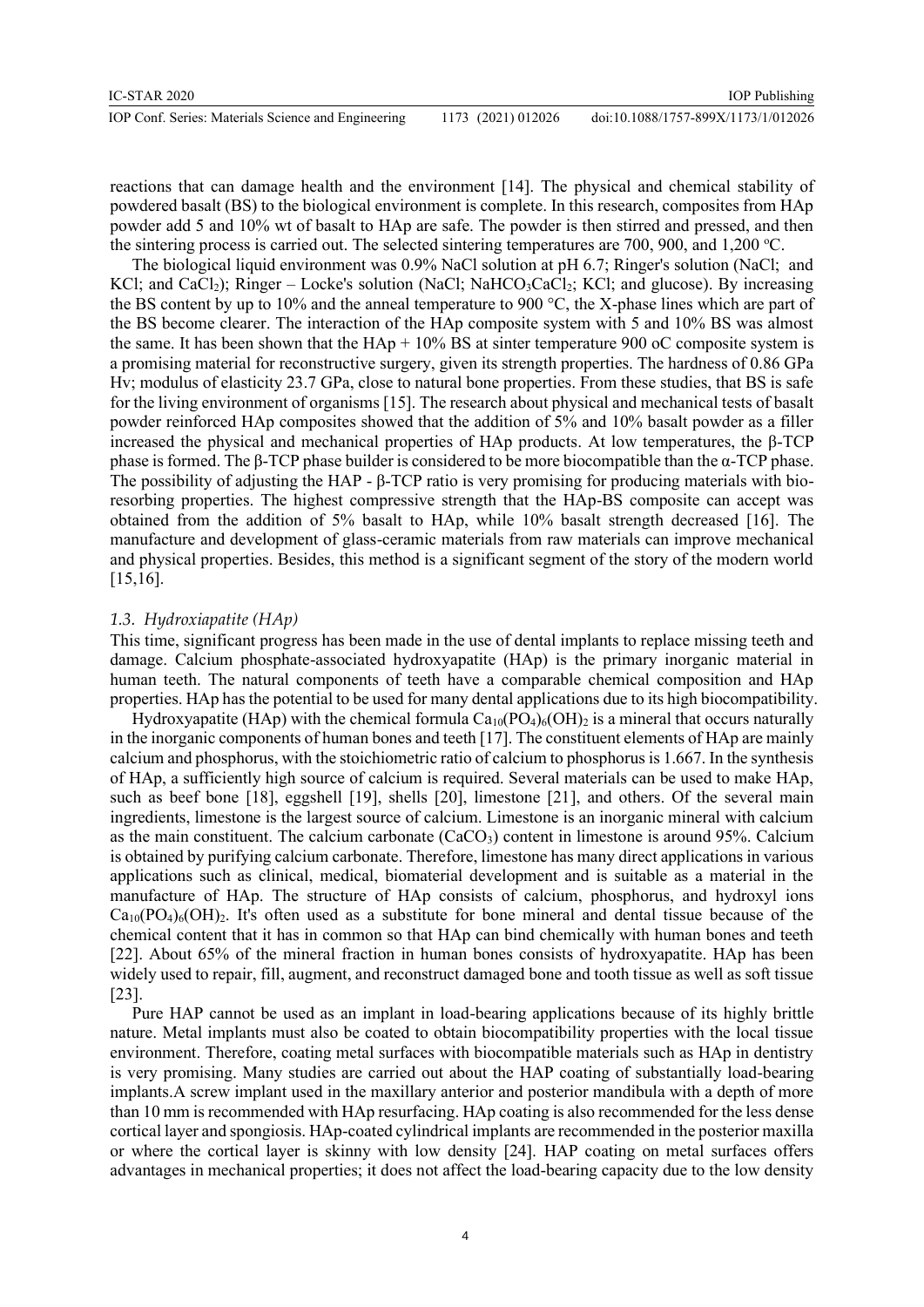IOP Publishing

and the biocompatible texture. CP titanium and HAP-coated titanium have observed that the HAPcoated system develops five to eight times [25].

## *1.4. Hydroxiapatite (HAp) Based Limstone*

Hydroxyapatite can be synthesized in various ways, including the wet method and dry method. There are three types of wet methods, namely the method of precipitation, hydrothermal, and hydrolysis. The damp method is commonly used for HAp synthesis because it is economical and straightforward. Also, the HAp crystals formed are easily regulated in composition and physical properties.

Another advantage, the byproduct of its synthesis is water, so the possibility of contamination during processing is very low [26]. Experiments on the manufacture of HAp from limestone in Lampung Province have been started in the last few years. The experiment with making HAp from the limestone of Mount Branti using a mechanochemical method done by smoothing limestone in a ball mill machine with various grinding time and sintering process at 600 °C for 2 hours for all samples.

The following procedure is mixing 5 grams of limestone powder after sintering with 5.34 grams of Na2HPO4, plus 10 ml of ethanol and stirring on a ball mill machine. In the last process, the sample is dried using an oven at 80 °C for 17 hours. Furthermore, the samples were tested for XRD, FTIR, and whiteness. The test results show that the highest degree of the white color is obtained from Mount Branti limestone, namely 85.7%, and the hardness obtained is 13.60 HV [27].

The effect of temperature and sintering time of limestone from Bandar Lampung on HAp characterization has also been studied. The highest temperature and the longest sintering time make the hardness of HAp increased. Xrd diffraction shows the same pattern as commercial HAp. However, the Ca / P ratio is still greater than 1.67 [28]. As an implant material, HAp has weak mechanical properties. Due to its low mechanical properties but bioresorbable properties, HAp is often used as a coating. For example, porous tantalum coating using HAp through the plasma spray method [29].

To obtain superior mechanical properties, HAp is usually combined with other materials to form a composite. The addition of 20% of silica increase the hardness of HAp 2 times compared to without the addition of silica [30]. HAp and polymer are combined to obtain a scaffolding product. The pectin extracted from the leaves of green grass jelly (Premna oblongifolia Merr) and hydroxyapatite (HA) as a scaffolding. The 3% Hap mixture with pectin was prepared.

The resulting scaffold had pore sizes ranging from 8.25 to 115  $\mu$ m while the resistant to loads of 0.03 to 0.15 MPa. The porosity of the scaffold made is 15.33 to 40.97%, while the density is 0.69 to 1.02  $g/cm<sup>3</sup>$  [31]. The use of HAp made from branti limestone in HAp - PLA composites also have been done. The production of HAp begins with an extraction process which is then continued with the hydroxyapatite synthesis stage at a temperature of  $1,000$  °C. The method of makes composites with the addition of PLA during the heating process. The results show the Ca / P ratio is 1.63, still below 1.67, which indicates that this process is still less than perfect [32].

### **2. The Potential Limestone and Basalt from Lampung Province**

Limestone as the primary material for making HAp is often finding in Lampung Province. This limestone is mainly located on limestone hills which are mined by the community and industry. In the West Lampung area (Lemong District), there are hypothetical limestone resources of 20 million tonnes [33].

Tanggamus Regency is scattered in the Batu Mountain Block area with 45 million tonnes of limestone reserves. In Hilian Baji Block inferred 151 million tons, Cempaka Block 18 million tons [34], Pesawaran District, Tegineneng, and Teluk Pandan [35]. South Lampung district in the Gunung Branti area [32], Natar and others. Bandar Lampung district in the Bukit Sukamenanti area [36].

Complete data on basalt reserves in Indonesia are not yet available, only in several areas that have been researched. There are at least 12,036 million tons of basalt rock spread across Sumatra Island (1,310 million tons), Java (546 million tons), Kalimantan Island (4,138 million tons), Sulawesi (6,042 million tons) [37].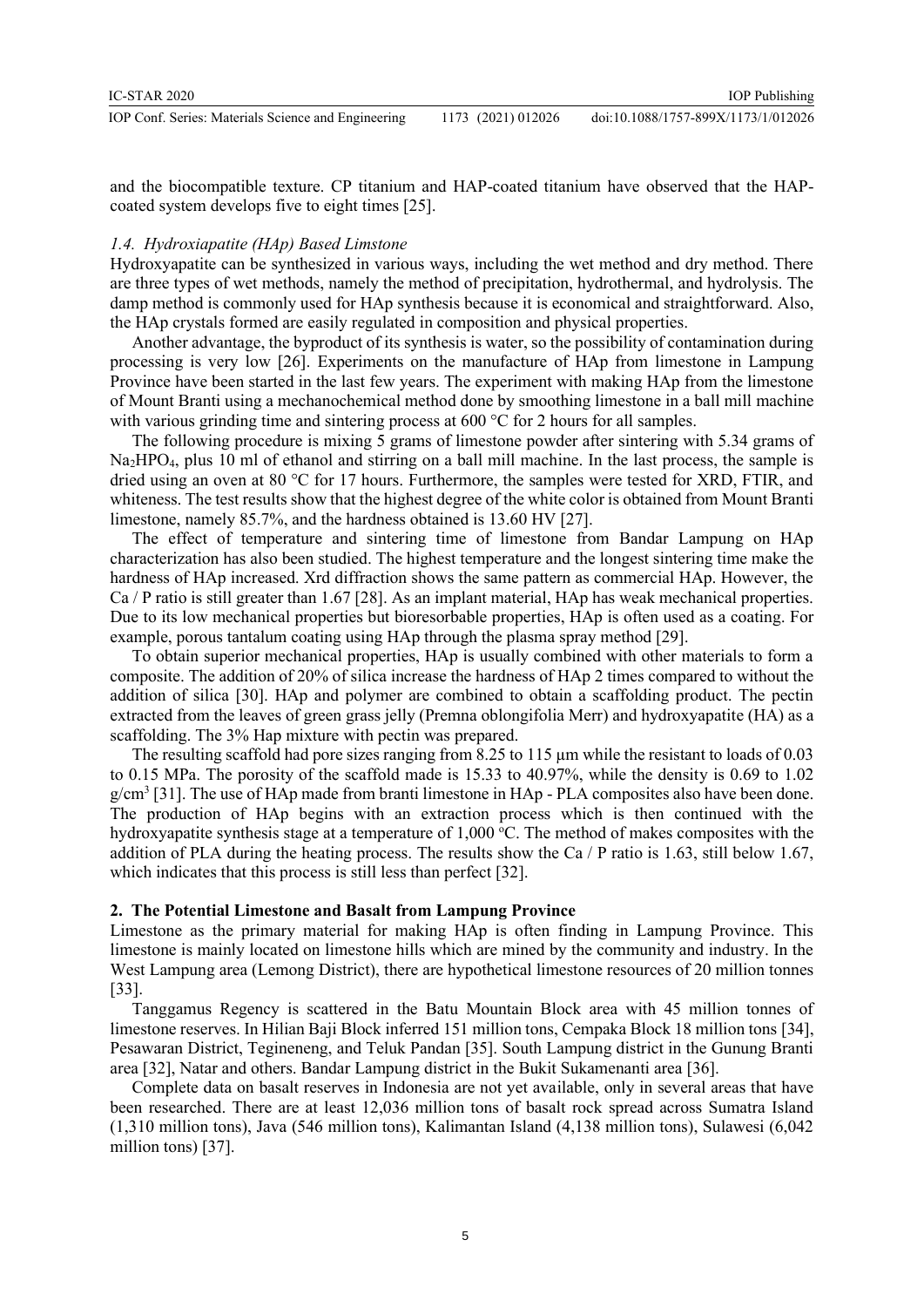| IC-STAR 2020                                        |                    | <b>IOP</b> Publishing               |
|-----------------------------------------------------|--------------------|-------------------------------------|
| IOP Conf. Series: Materials Science and Engineering | 1173 (2021) 012026 | doi:10.1088/1757-899X/1173/1/012026 |

On the island of Sumatra, basalt which is a volcanic product, is often found in the Sipongi area (Mandailing Natal, North Sumatra), Silungkang (Sawahlunto, West Sumatra) [38]. According to the geological agency of the Ministry of Energy and Mineral Resources, basalt can be found in East Lampung, in the areas of district Sukadana, Mataram Baru, Bumi Agung, Marga Tiga, Jabung, and Labuhan Maringgai. Basalt resources in Lampung Province are estimated at more than 18 million tons. In the Sukadana district, basalt in the form of a lava flow, solid dark gray-black, the top contains many gas holes, locally has xenolith in the form of gas perforated basalt (vesicular), undergoes weathering, peels onions [39].

It is necessary to develop research from basalt and limestone as a material for glass-ceramics and Hydroxyapatite. The potential local utilization as a source of dental implant material will provide support for the independence of a nation in the welfare of its community.

## **3. Conclusions**

Lampung Province has potential natural resources that can be used as dental implant materials. The bioceramic materials most commonly used as dental implant materials are glass-ceramics and hydroxyapatite (HAp). glass-ceramisc material. Basalt stone is a material that can be used as a glassceramics material. The basalt rock in Lampung Province is found in the Sukadana area and several other places. The potential of natural resources originating from basalt rock needs attention because its current use is only used as building stone. In contrast, the rock has tremendous benefits in the field of dental implants. Limestone has been mined by many companies and local communities in Lampung. Several companies use this limestone as an ingredient in cement and agricultural lime. The use of limestone as a HAp material is still very limited in research. And until now, the investigation has not reached maximum results.

## **Acknowledgement**

This study is supported by BLU Universitas Lampung under the scheme of Penelitian Terapan 2021. YH is supported (in some part of this study) by the internal grant of LIPI Tanjung Bintang Lampung, Research Unit Mineral Processing.

## **References**

- [1] Meffert R M, Langer B, Fritz M E 1992 *Journal of periodontology.* **63** 859-870.
- [2] Přikrylová J, Procházková J, Podzimek Š 2019 *BioMed research international.* 2519205
- [3] Fitriani C Y, Wibawa A 2019 *Insisiva Dent. J.: Majalah Kedokteran Gigi Insisiva.* **8** 53-58.
- [4] Jayaswal G P, Dange S P, Khalikar A N 2010 *The J. of Indian Prosthodontic Soc.***10** 8-12.
- [5] Hench L L 1991 *J. of the american cer. Soc.* **74** 1487-1510.
- [6] Heness G, Ben-Nissan B 2004 *Materials forum* **27** 104 114
- [7] Yamamuro T 1990 *Handbook of Bioactive Ceramics* (Florida: CRC Press Boca Ranton)
- [8] Patel N, Piyush G A 2012 *Int. J. Emerging Tech. Adv. Eng.* **2** 2250-2459.
- [9] Kokubo T, Soga W, Kato A 1991 *J. Ceramic. Soc*. 1991 **21** 500-518
- [10] Kogan F, Nikitina O 1994 *Perspect.* **102** 205–206.
- [11] Mcconnell E, Kamstrup O, Musselman R, Hesterberg T, Chevalier J, Miller W, Thevenas P 1994 *Toxicol* **6** 571–614.
- [12] Matovic B, Boskovic S, Logar M 2003 *J. Srb.Chem.Soc* **68** 505–510.
- [13] Yilmaz S, Bayrak G, Sen S, Sen 2006 *Materials* **27** 1092–1096.
- [14] Sdvosb [Https://Www.Reade.Com/Products/Trap-Rock-Basalt-Powder-Fiber](https://www.reade.com/Products/Trap-Rock-Basalt-Powder-Fiber,)
- [15] Boshytska N V, Fedorenko Y O, Rekos A O, Kaplunenko N V 2017 *Powder Metall. Met. Ceram.*  **55**, 574–579.
- [16] Kaplunenko N V, Ulyanchych N V and Klipov V D 2016 *Powder Metallurgy and Metal Ceramics*